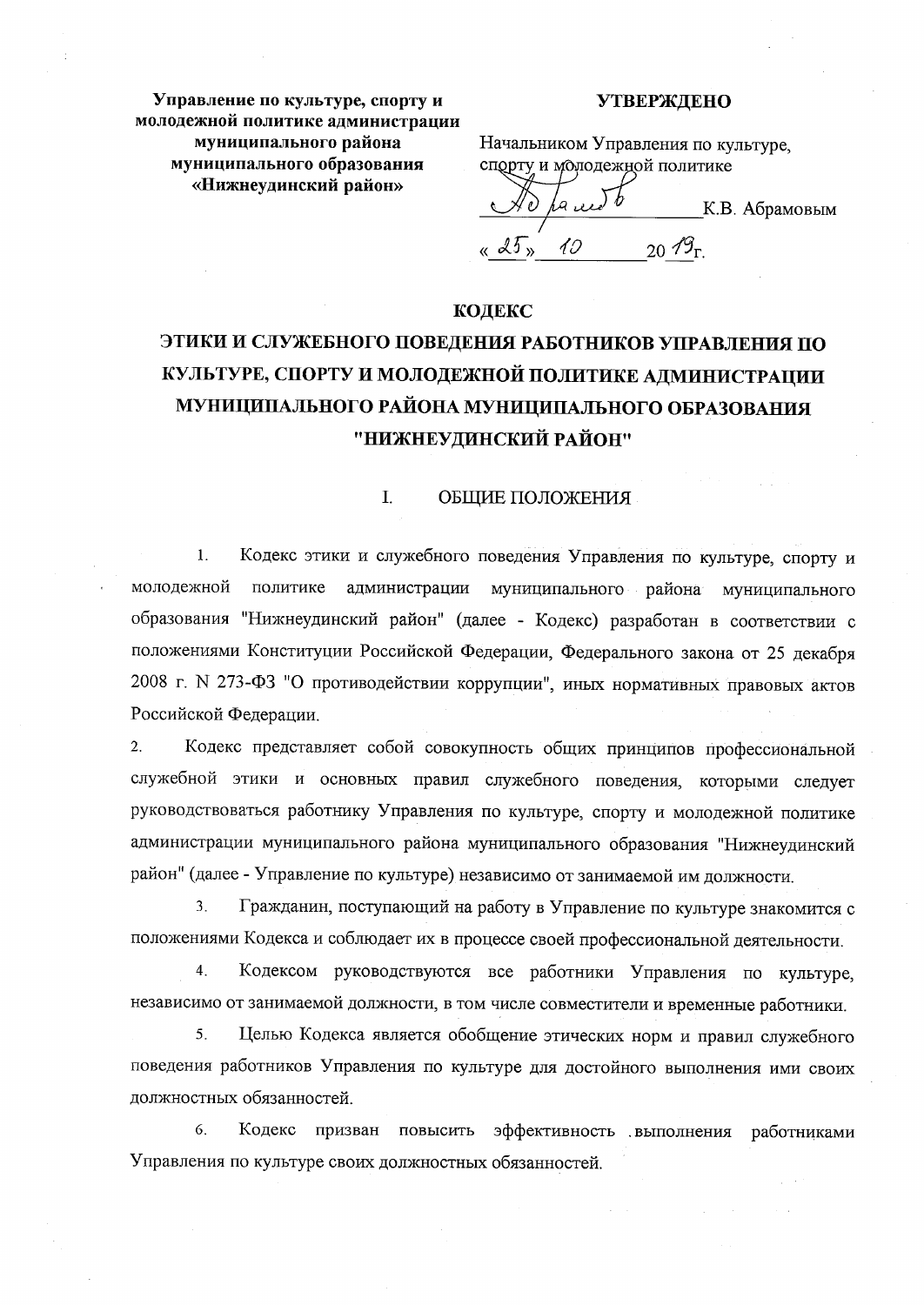$7<sup>1</sup>$ Кодекс служит основой для формирования взаимоотношений в сфере культуры, основанных на нормах морали, уважительном отношении к работникам в общественном сознании, а также выступает как институт общественного сознания и нравственности работников, их самоконтроля.

Знание и соблюдение работниками положений Кодекса является одним из 8. критериев оценки качества их служебного поведения.

#### ОСНОВНЫЕ ПРИНЦИПЫ И ПРАВИЛА СЛУЖЕБНОГО ПОВЕДЕНИЯ  $\Pi$ .

9. Работники сознавая ответственность перед гражданами, обществом и государством, призваны:

исполнять должностные обязанности добросовестно и на a) высоком профессиональном уровне;

 $\sigma$ осуществлять свою деятельность в пределах полномочий;

 $_{\rm B}$ ) не оказывать предпочтения каким-либо профессиональным или социальным группам и организациям, быть независимыми от влияния отдельных граждан, профессиональных или социальных групп и организаций;

 $\Gamma$ ) исключать действия. связанные с влиянием каких-либо личных, имущественных (финансовых) и иных интересов, препятствующих добросовестному исполнению ими должностных обязанностей;

уведомлять представителя нанимателя (работодателя) обо всех случаях  $\pi$ обращения к работнику каких-либо лиц в целях склонения к совершению коррупционных правонарушений;

соблюдать нормы служебной, профессиональной этики и правила делового  $e)$ поведения;

проявлять корректность и внимательность в обращении с гражданами и ж) должностными лицами;

проявлять толерантность к обычаям и традициям народов России и других  $3)$ учитывать культурные и иные особенности различных этнических, государств, конфессий, способствовать социальных групп  $\overline{\mathbf{M}}$ межнациональному  $\mathbf{M}$ межконфессиональному согласию;

воздерживаться от поведения, которое могло бы вызвать сомнение в  $\mathbf{H}$ добросовестном исполнении работником должностных обязанностей, а также избегать конфликтных ситуаций, способных нанести ущерб его репутации или авторитету Управления по культуре;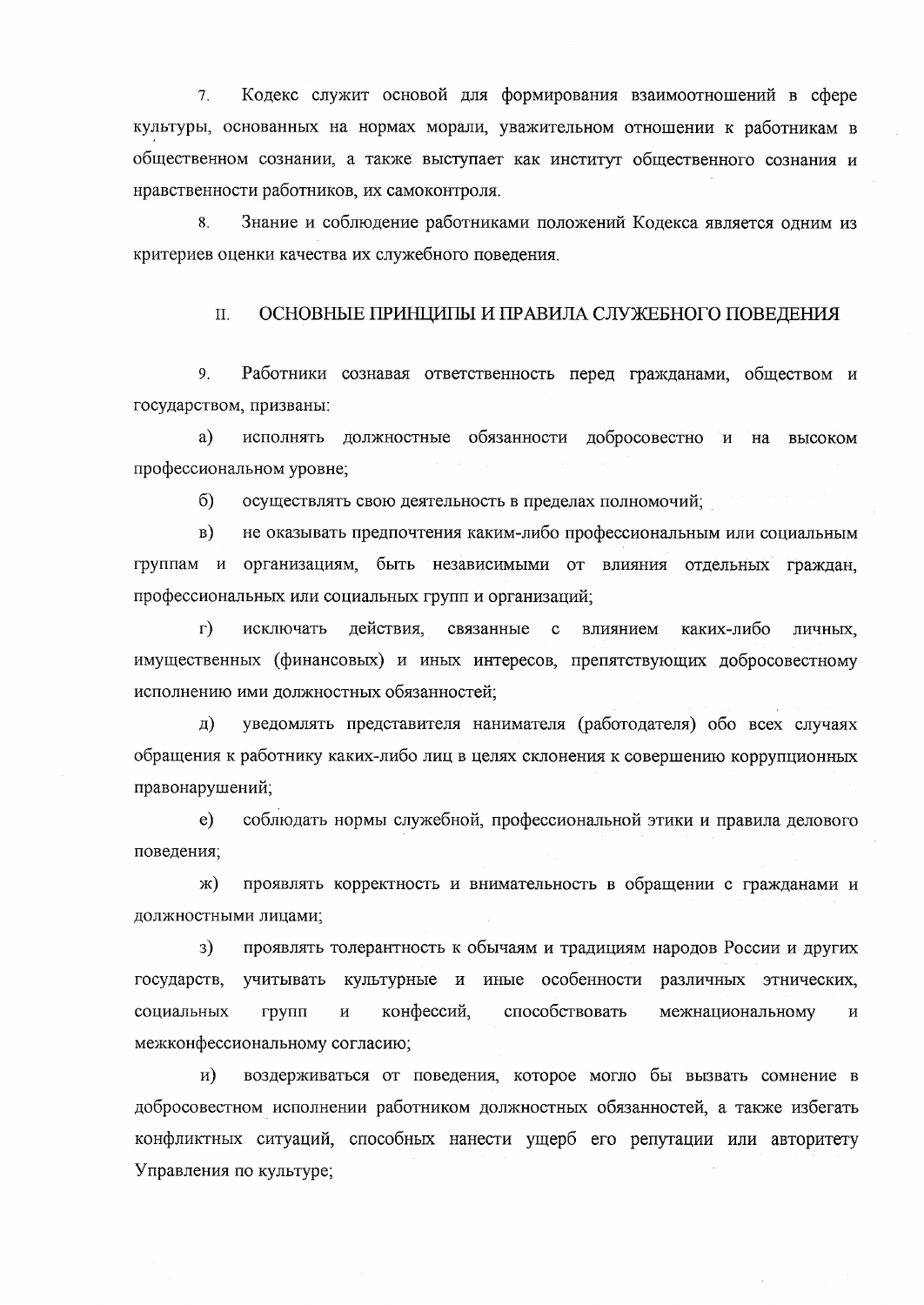к) принимать предусмотренные законодательством Российской Федерации меры по недопущению возникновения конфликта интересов и урегулированию возникших случаев конфликта интересов;

л) не использовать служебное положение для оказания влияния на деятельность государственных органов, органов местного самоуправления, организаций, должностных лиц, граждан при решении вопросов личного характера;

м) воздерживаться от публичных высказываний, суждений и оценок в отношении учреждений, их руководителей, если это не входит в должностные обязанности работника;

н) уважительно относиться к деятельности представителей средств массовой информации по информированию общества о работе Управления по культуре, а также оказывать содействие в получении достоверной информации в установленном порядке;

о) постоянно стремиться к обеспечению как можно более эффективного распоряжения ресурсами, находящимися в сфере его ответственности.

Работнику следует принимать соответствующие меры по обеспечению  $10.$ безопасности и конфиденциальности информации, за несанкционированное разглашение которой он несет ответственность или которая стала известна ему в связи с исполнением им должностных обязанностей.

Работнику,  $11.$ наделенному организационно-распорядительными полномочиями по отношению к другим работникам, рекомендуется быть для них образцом профессионализма, безупречной репутации, способствовать формированию в учреждении благоприятного для эффективной работы морально-психологического климата.

12. Работник, наделенный организационно-распорядительными полномочиями по отношению к другим работникам, призван:

a) принимать меры по предотвращению и урегулированию конфликта интересов:

 $6)$ принимать меры по предупреждению коррупции;

 $\mathbf{B}$ ) не допускать случаев принуждения работникам к участию в деятельности политических партий и общественных объединений.

13. Работнику, наделенному организационно-распорядительными полномочиями по отношению к другим работникам, следует принимать меры к тому, чтобы подчиненные ему работники не допускали коррупционно-опасного поведения, своим личным поведением подавать пример честности, беспристрастности  $\,$  M справедливости.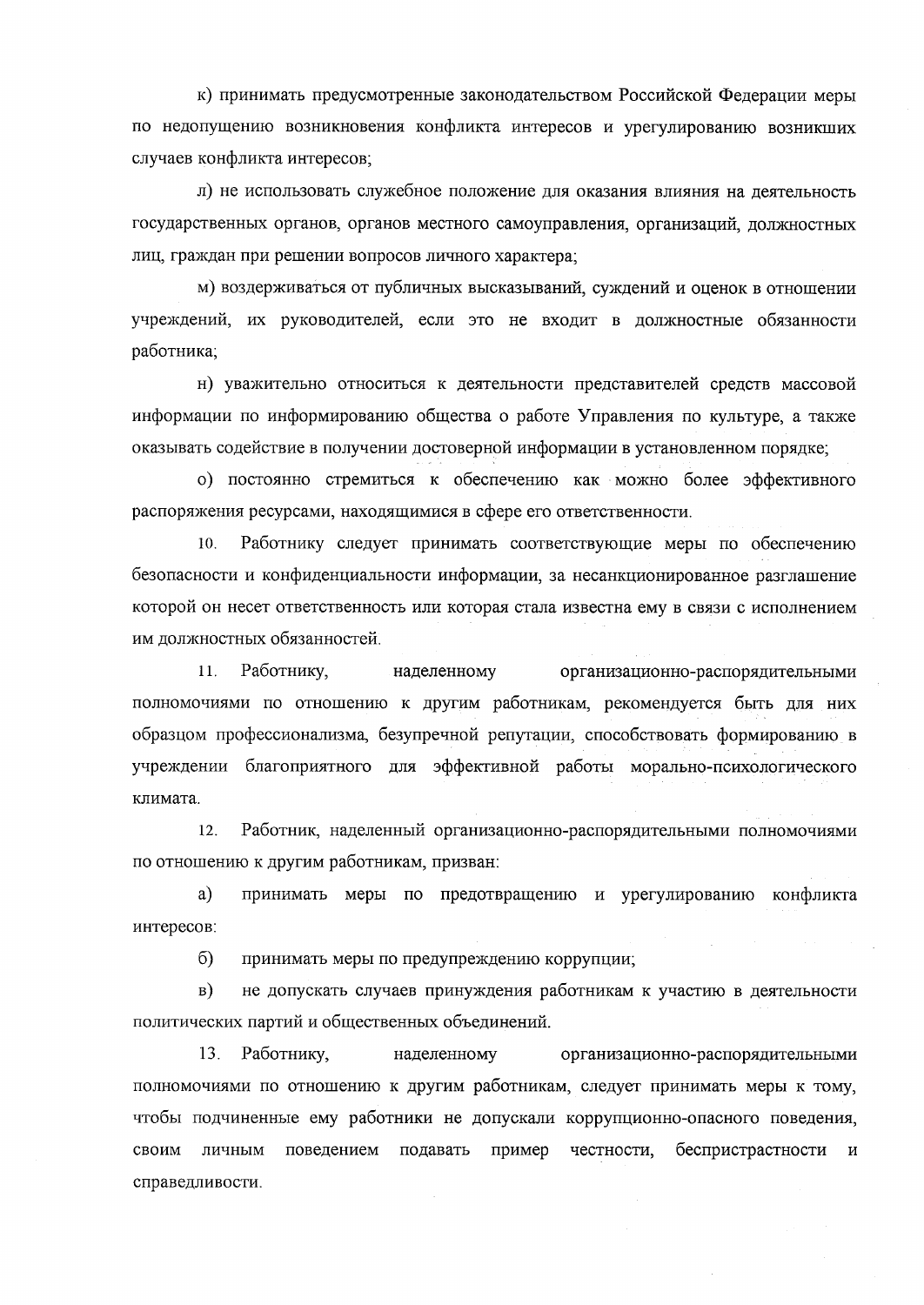$14.$ Работник не имеет права:

a) злоупотреблять должностными полномочиями, склонять кого-либо к правонарушениям, имеющим коррупционную направленность;

 $6)$ во время исполнения должностных обязанностей вести себя вызывающе по отношению к окружающим, проявлять негативные эмоции, использовать слова и выражения, не допускаемые деловым этикетом:

во время исполнения должностных обязанностей допускать личную  $B)$ заинтересованность;

 $\Gamma$ ) использовать при осуществлении научной, преподавательской, творческой и иной деятельности без согласования с руководством учреждения конфиденциальную информацию и материалы, которые стали ему известны в связи с исполнением профессиональных обязанностей.

## $III.$ ОБЩИЕ ПРАВИЛА ПРОФЕССИОНАЛЬНОЙ ЭТИКИ РАБОТНИКОВ УПРАВЛЕНИЯ ПО КУЛЬТУРЕ

15. B служебном поведении работнику необходимо исходить И3 конституционных положений о том, что человек, его права и свободы являются высшей ценностью и каждый гражданин имеет право на неприкосновенность частной жизни, личную и семейную тайну, защиту чести, достоинства, своего доброго имени.

В служебном поведении работник воздерживается от: 16.

любого вида высказываний и действий дискриминационного характера по  $a)$ признакам пола, возраста, расы, национальности, языка, гражданства, социального, имущественного или семейного положения, политических или религиозных предпочтений;

грубости, проявлений пренебрежительного тона, заносчивости, предвзятых 6) замечаний, предъявления неправомерных, незаслуженных обвинений;

угроз, оскорбительных выражений или реплик, действий, препятствующих  $_{\rm B})$ нормальному общению или провоцирующих противоправное поведение;

употребления напитков, содержащих алкоголь, накануне и во время  $\Gamma$ ) исполнения служебных обязанностей;

организации в служебных помещениях банкетных мероприятий (свадеб,  $\Box$ ) юбилеев и т.п.) и участия в них;

использования наркотических, наркосодержащих и психотропных веществ и  $e)$ препаратов, за исключением случаев официального медицинского назначения.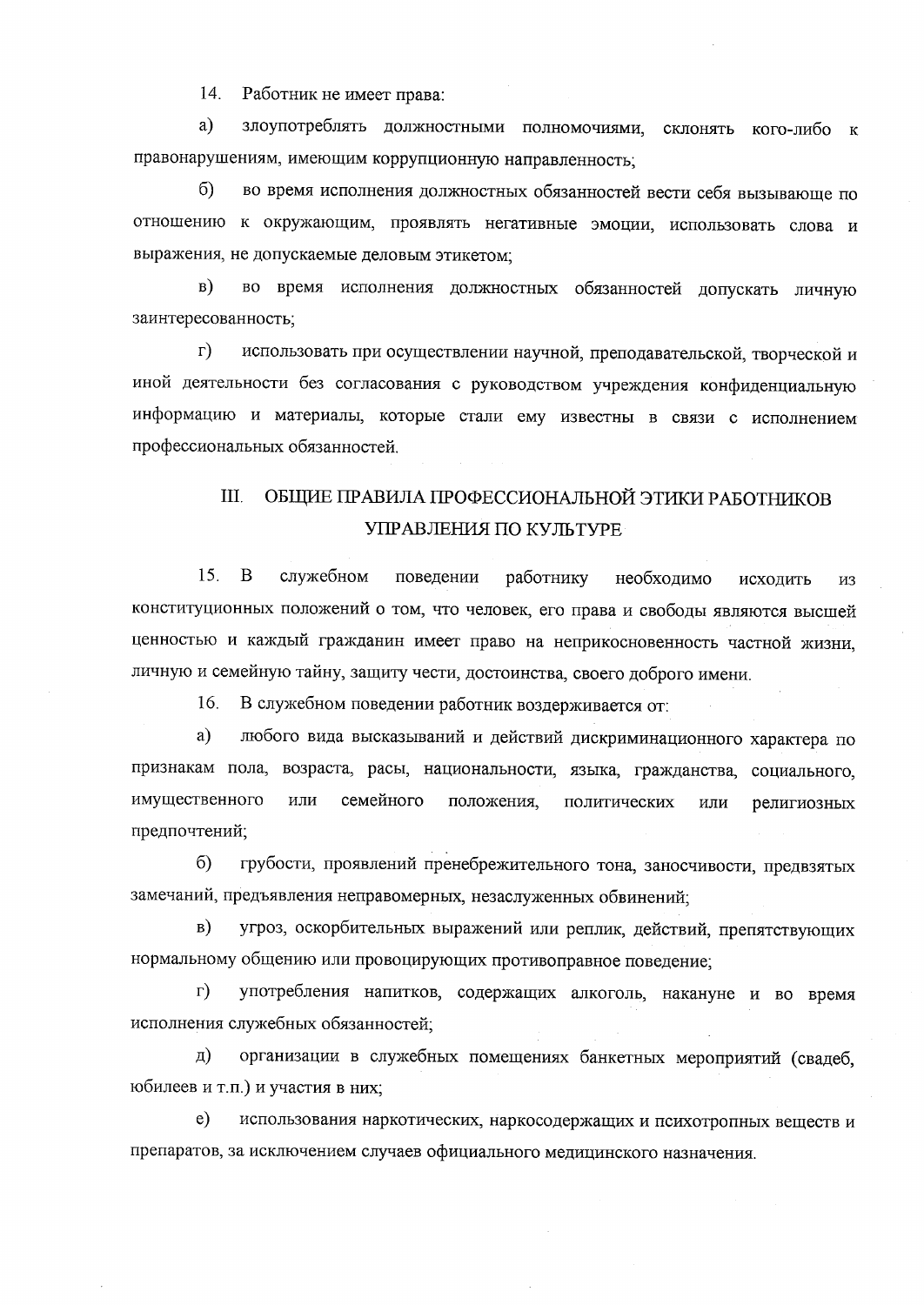курения во время служебных совещаний, бесед, иного служебного общения  $(K)$ с гражданами.

В ходе профессиональной деятельности работник не допускает получения 17. личной материальной или иной выгоды за счет получателей услуг учреждения (посетителей, зрителей, пользователей, учащихся и их родителей и др.), а также иных граждан.

18. Работник общается с коллегами на основе профессиональных интересов и убеждений, в отношении к профессии и обществу придерживается следующих правил:

участвует в формировании корпоративной культуры и следует ей в целях эффективной совместной работы и взаимопомощи;

соблюдает принцип конфиденциальности личной информации коллег и граждан;

не совершает действия, которые прямо или косвенно могут нанести ущерб интересам учреждения и деловой репутации коллег;

соблюдает установленные законом меры по предотвращению насилия, распространения расовой и религиозной ненависти, национальной, политической и другой дискриминации;

способствует позитивному межкультурному диалогу этнических, языковых и культурных групп, не отдавая предпочтений политическим, религиозным и другим организациям, представленным в обществе.

19. Работники Управления по культуре призваны способствовать своим служебным поведением установлению в коллективе деловых взаимоотношений и конструктивного сотрудничества друг с другом.

Работникам рекомендуется быть вежливыми, доброжелательными, корректными, внимательными и проявлять терпимость в общении с гражданами и коллегами.

20. Внешний вид работников при исполнении им должностных обязанностей в зависимости от условий службы и формата служебного мероприятия должен способствовать уважительному отношению граждан к государственным учреждениям, соответствовать общепринятому деловому стилю, который отличают официальность, сдержанность, традиционность, аккуратность.

ОТВЕТСТВЕННОСТЬ ЗА НАРУШЕНИЕ ПОЛОЖЕНИЙ КОДЕКСА IV.

 $21.$ Работник должен осознавать, что явное и систематическое нарушение норм данного Кодекса несовместимо с дальнейшей профессиональной деятельностью.